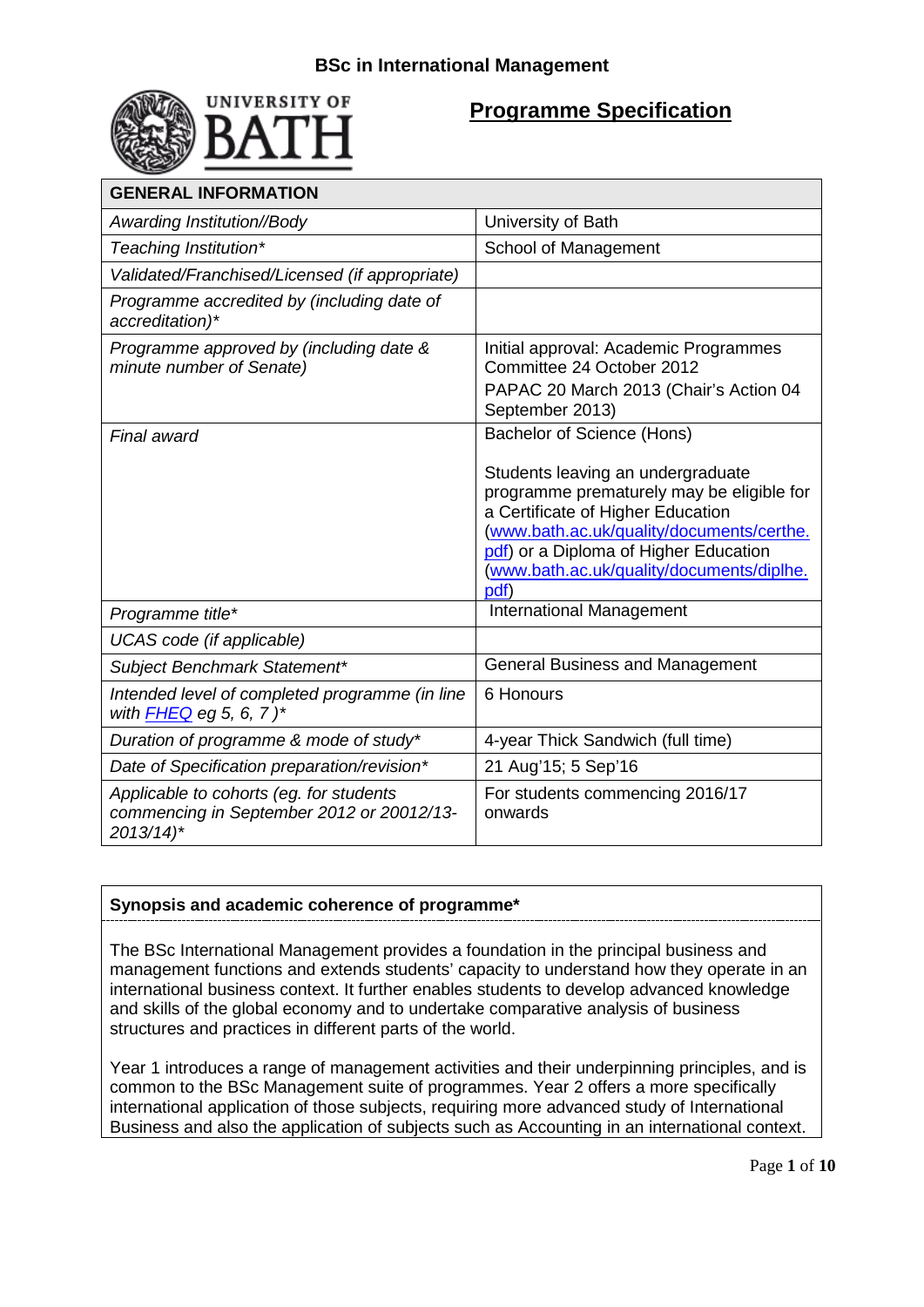Year 3 is a year in an international context, which can be a placement, which enables students to apply their academic knowledge in an international workplace environment, or a period of approved study at an international academic exchange partner, or a combination of these.

The final year requires study of strategy, to equip students with the capacity to analyse the objectives and policies of whole businesses, and also a core of units that take the analysis of International Business to honours level. Options are also available to ensure that students can develop their understanding of other areas of management.

## **Educational aims of the programme\***

.

The general ethos of the programme fits with the wider aims of School of Management programmes by encouraging students to link advanced academic study of management disciplines with the practical application of theory while providing a coherent stream of units in International Management through all stages of the programme.

The aims of the programme are to provide students with:

- a firm understanding of the major areas of business practice to support a coherent understanding of the way in which concepts and models of management theory may be applied;
- an ability to analyse and evaluate business and management problems so that they can reach considered and appropriate conclusions, and can competently communicate the reasoning behind these conclusions;
- an opportunity to attain their full academic potential, within an environment which is constructively critical and where current research of staff members informs their teaching;
- exposure to advanced research in International Business, supported by a progressive development of knowledge through foundational and intermediate units in the subject;
- practical experience in the application of knowledge gained at University, developing personal and business skills in an international context;
- opportunities to develop team leadership, presentational, time management and communication skills;
- self-development and assessment competencies necessary for the development of life-long learning.

The programme is designed to prepare students for managerial and administrative careers in industry, commerce and public administration and for professional training in fields such as finance, marketing, consulting, human resource management, and organisational development. Additionally, the transferable skills that the programme develops will support students in progressing to a wide variety of graduate career paths.

**Intended learning outcomes \*** (including teaching, learning and assessment methods, specifying those applicable for interim awards where appropriate)

Units will be studied through a mixture of lectures and tutorials as specified in the unit templates. Assessment, similarly specified, will be through a variety of forms: individual assignments; group assignments'; presentations; exercises; in-class tests, and closed- and open-book examinations.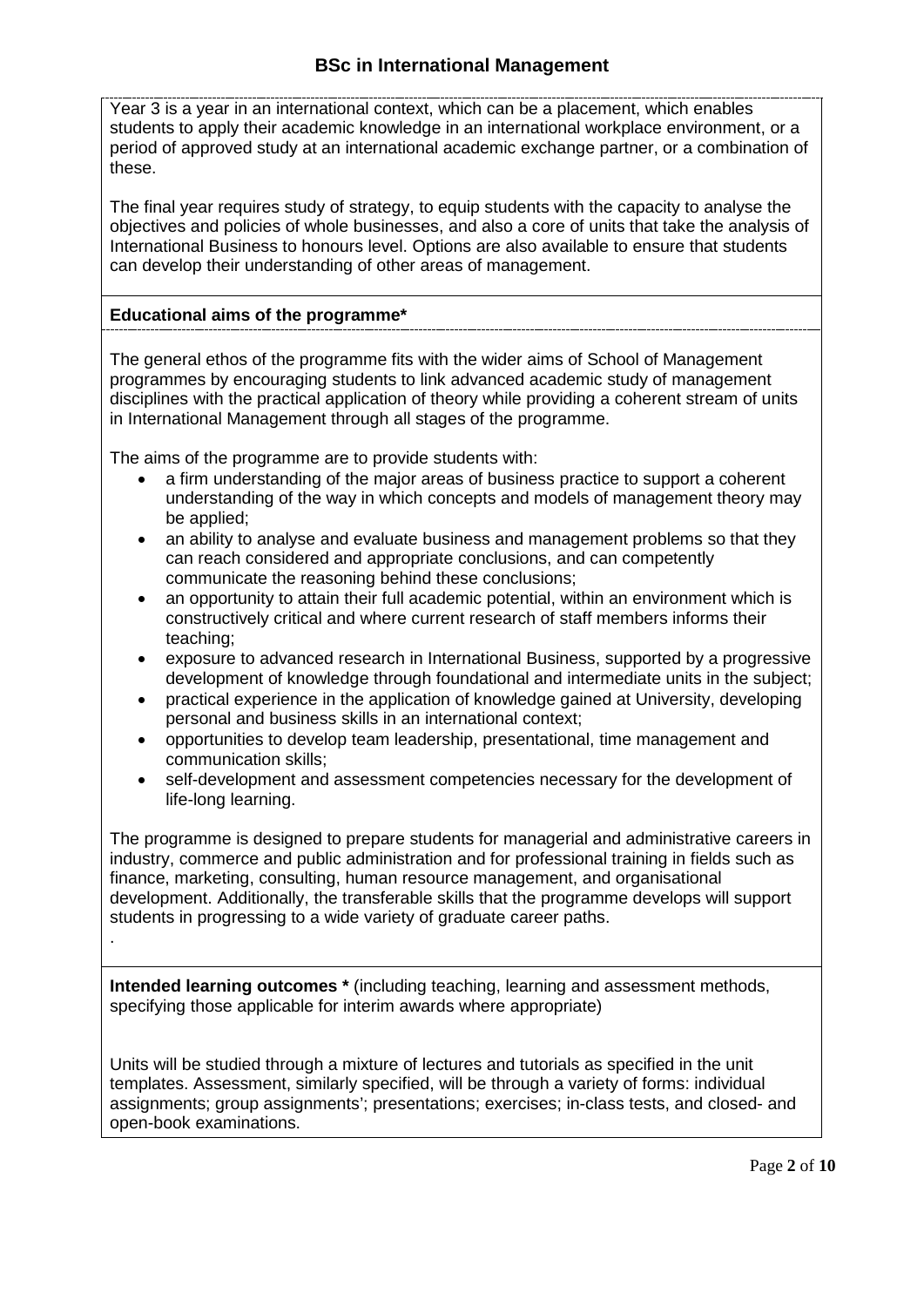|   | Knowledge & Understanding:            | By the end of the degree, students will be able to<br>display:                                                                                                                                                                                                                                                                                                                                                                                                           |
|---|---------------------------------------|--------------------------------------------------------------------------------------------------------------------------------------------------------------------------------------------------------------------------------------------------------------------------------------------------------------------------------------------------------------------------------------------------------------------------------------------------------------------------|
|   |                                       | a sound understanding of theories of business and<br>➤<br>management, including strategy and international<br>management, and be able to appraise models and<br>evidence critically.                                                                                                                                                                                                                                                                                     |
|   |                                       | a sound understanding of the international<br>➤<br>environment (economic, legal, social, political) in<br>which organisations operate, and the relationships<br>between organisations and their stakeholders.                                                                                                                                                                                                                                                            |
|   |                                       | an awareness of the implications of changes in<br>➤<br>business and management practice and the<br>international environment for the strategic<br>development of organisations.                                                                                                                                                                                                                                                                                          |
| ⋗ | <b>Intellectual Skills:</b>           | Graduates of the programme will have demonstrated an<br>ability to:                                                                                                                                                                                                                                                                                                                                                                                                      |
|   |                                       | evaluate and interpret new information, and engage<br>in problem solving, thereby demonstrating a capacity<br>to think clearly and logically about a range of<br>contemporary international business issues.<br>apply models and concepts for strategic decision-<br>٠<br>making in a complex environment of contemporary<br>business.<br>exercise independent judgement and construct a<br>٠<br>reasoned argument accompanied by evidence in<br>support of conclusions. |
| ⋗ | <b>Professional Practical Skills:</b> | Graduates of the programme will be able to:                                                                                                                                                                                                                                                                                                                                                                                                                              |
|   |                                       | understand the structure of international<br>organisations and be capable of investigating and<br>assessing career options prior to graduation.                                                                                                                                                                                                                                                                                                                          |
|   |                                       | use their experience and knowledge of the global<br>٠<br>environment to inform their career choices and to put<br>to use immediately in employment the skills they<br>have developed.                                                                                                                                                                                                                                                                                    |
|   |                                       | work in managerial or professional capacities in the<br>٠<br>private, public or voluntary sectors, or proceed to<br>postgraduate programmes in international<br>management or related disciplines.                                                                                                                                                                                                                                                                       |
|   |                                       | demonstrate consistent and effective analytical skills<br>٠<br>that will be useful in their careers                                                                                                                                                                                                                                                                                                                                                                      |
|   |                                       | contribute to management decision-making in a<br>٠<br>range of functional areas.                                                                                                                                                                                                                                                                                                                                                                                         |
|   |                                       | be able to develop their own careers through applying<br>٠<br>the skills they have gained in real world situations<br>and adapting to future changes in the global                                                                                                                                                                                                                                                                                                       |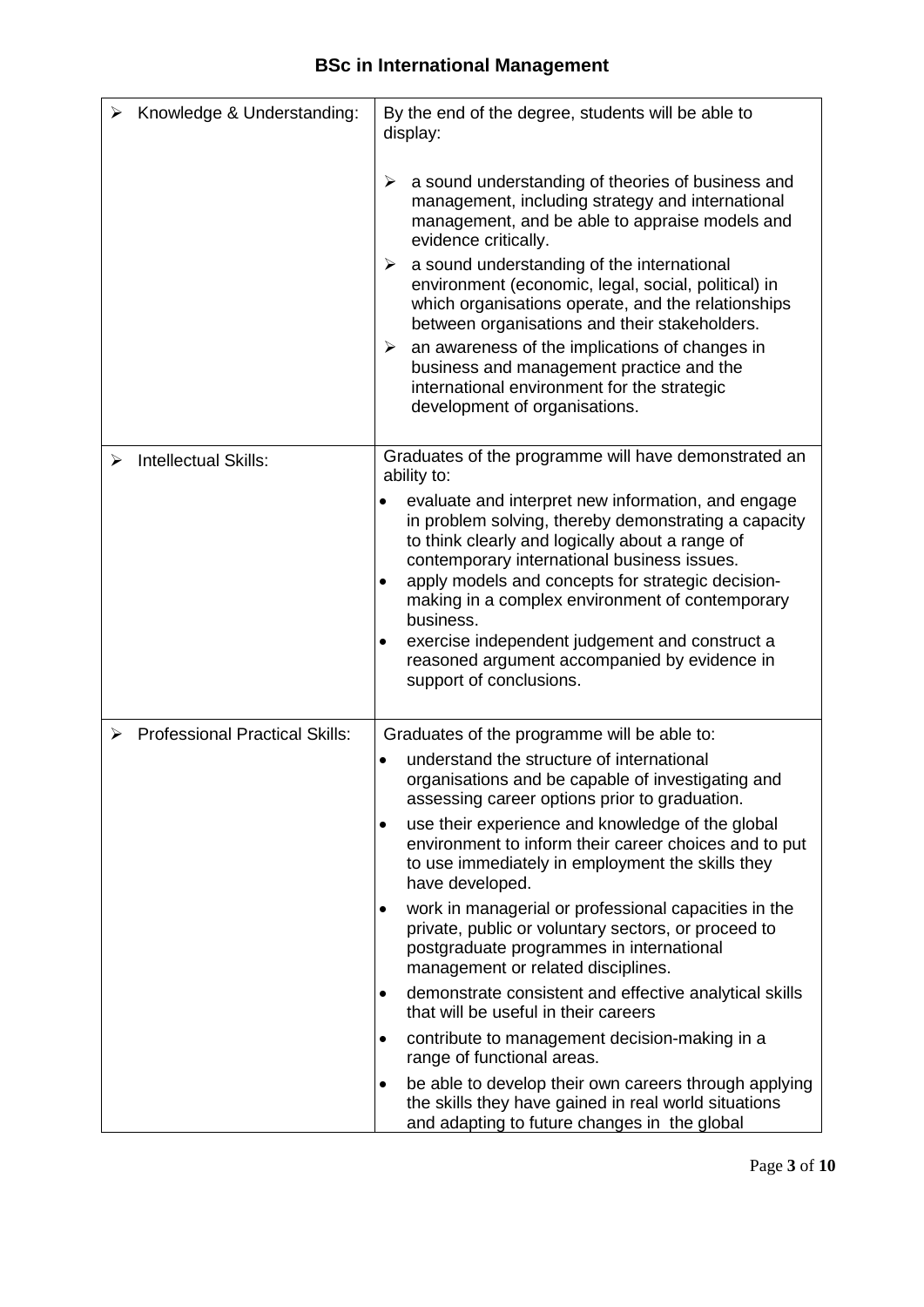## **BSc in International Management**

|                                                                                         | economy.                                                                                                                         |  |
|-----------------------------------------------------------------------------------------|----------------------------------------------------------------------------------------------------------------------------------|--|
|                                                                                         |                                                                                                                                  |  |
| Transferable/Key Skills:<br>➤                                                           | Graduates of the programme will be able to:                                                                                      |  |
|                                                                                         | demonstrate consistent and effective written and oral<br>communications skills, both individually and in a<br>group environment. |  |
|                                                                                         | communicate information effectively to audiences of<br>$\bullet$<br>different kinds and nationalities.                           |  |
|                                                                                         | analyse quantitative data and apply statistical<br>techniques appropriately.                                                     |  |
|                                                                                         | plan, organise and prioritise their time effectively.                                                                            |  |
|                                                                                         | work effectively in teams.                                                                                                       |  |
|                                                                                         | appreciate their own strengths and weaknesses as<br>learners and plan their future educational<br>development.                   |  |
|                                                                                         | use information technology effectively in the context<br>of analysing business problems.                                         |  |
| <b>Structure and content of the programme</b> (including potential stopping off points) |                                                                                                                                  |  |

*(Append the relevant programme description (PD) form(s) and cross reference below)*

The programme lasts for four years full-time, including a year in an international context which will be credit-bearing and assessed either through written evaluation of a business problem (for work placements) or academic assessment (international exchange). Year 3 will not contribute to the overall programme average.

Year 1 comprises a set of core units, which cover areas of business practice such as Marketing, Operations, Accounting, Finance and Human Resource Management. Students will also be required to develop skills in quantitative analysis and the study of the wider context of international business.

Year 2 builds on this foundation by requiring students to take units in International Management and also some other supporting subjects such as Accounting in an International Context, Finance and Business Analytics. They are also able to choose options which will deepen their understanding of some of the other subject areas, such as Human Resource Management.

Year 3 will consist of one of a) a placement, covering a minimum of 39 weeks, in an international environment, b) academic exchange for two semesters in one of our exchange partner institutions, during which equivalent study to 60 ECTS credits will be undertaken, or c) a combination of a minimum 22 weeks of placement and one semester of academic exchange, during which the equivalent study to 30 ECTS credits will be undertaken.

Year 4 requires students to take units in Strategy, to give a core of relevant advanced analytical knowledge, and International Business for all students on the programme. Students will also take a minimum of three other units in International Business but will also be able to take other subjects that build on core and optional units taken in Year 2. Subjects will be available that reflect the research interests of all the subject groups in the School of Management.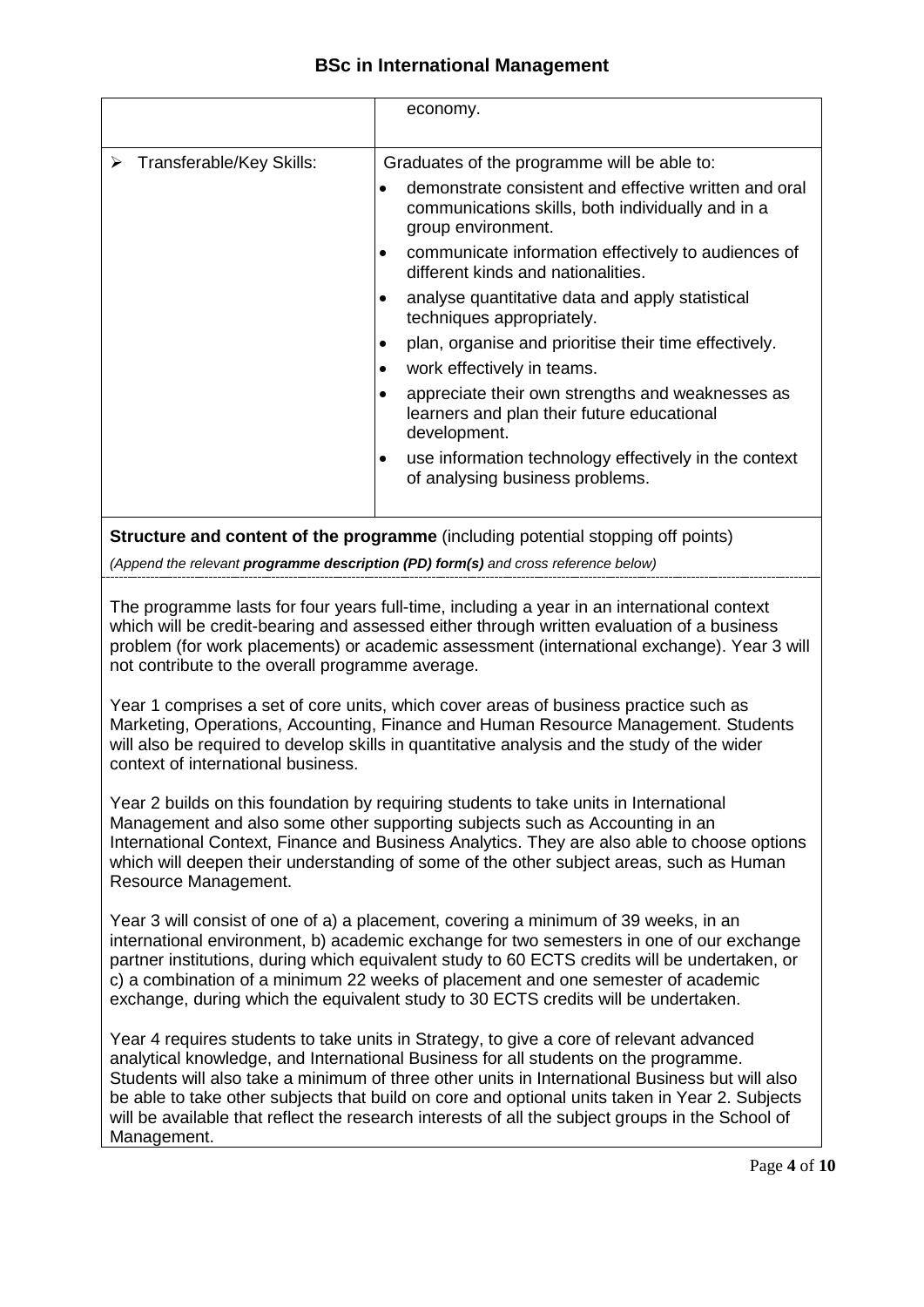See programme structure attached separately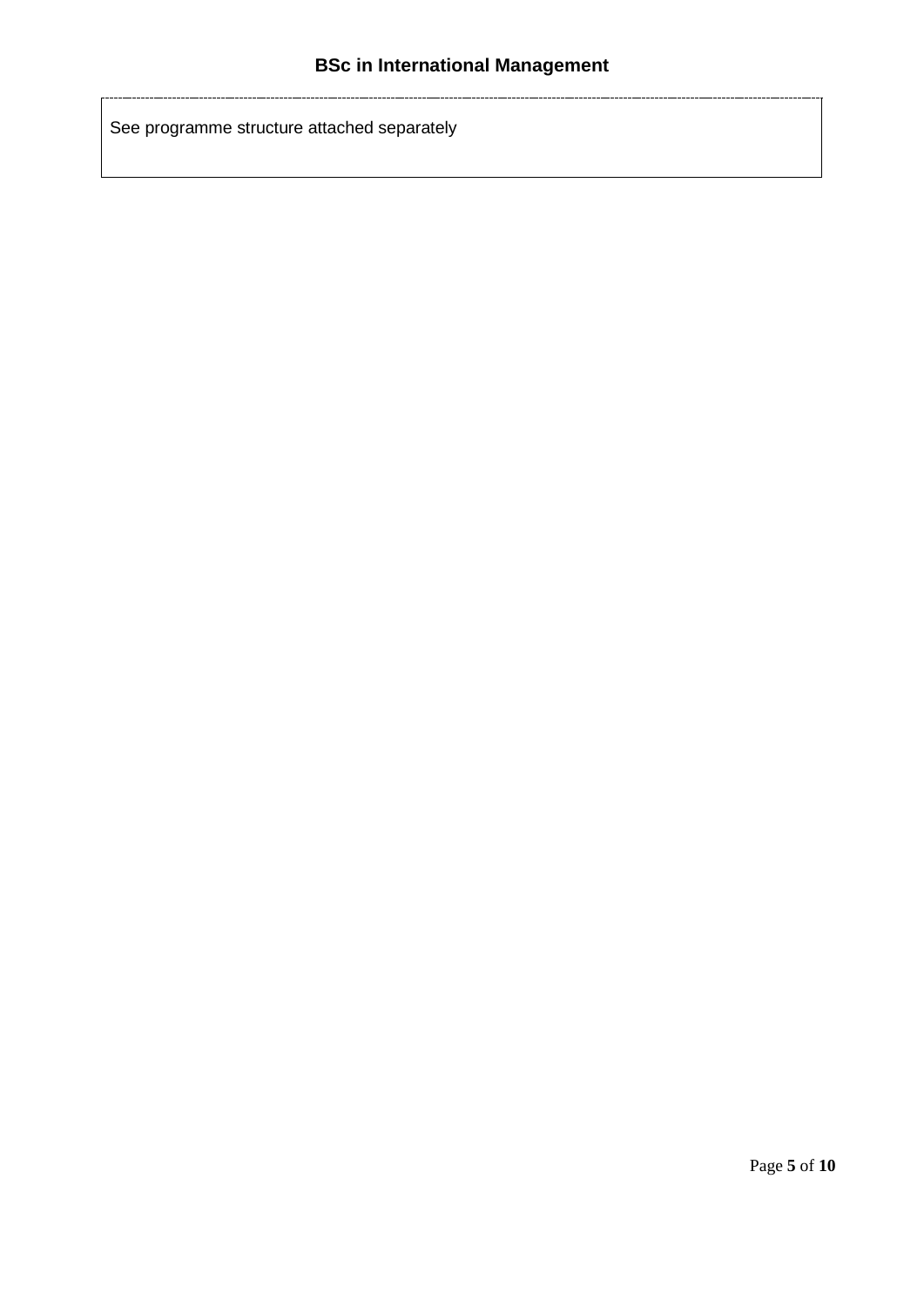**Details of work placements / work-based learning / industrial training / study abroad requirements**

Students undertaking work placements will do these in an international environment for a minimum of 39 weeks. A placement in an international environment will involve either: (i) a placement outside the UK; (ii) a placement based in the UK but with a substantial international exposure as demonstrated by job title and international travel or frequent interaction with international business partners.

The placement is valued at 60 credits and is assessed on a pass/fail basis. Students must satisfy the following conditions in order successfully to complete the placement and gain the relevant credits:

i) carry out to a satisfactory standard the work prescribed by the employing organisation for a minimum of 39 weeks and adhere to the Code of Practice laid down by the Placements Office;

ii) complete satisfactorily the prescribed preparation work before each placement period;

iii) complete satisfactorily the prescribed post-placement debriefing including any written project work which is required and pass this work. A student who fails to reach the minimum standard must resubmit the work to a satisfactory standard within a set time period.

Students undertaking academic exchange will be expected to undertake a programme of study which is equivalent in demand to two semesters in the University of Bath: i.e. 60 ECTS credits and 1000 study hours. Minimum threshold requirements for the award of 60 credits will be determined for each exchange institution, bearing in mind the different assessment and classification practices in different countries.

**Details of support available to students** (e.g. induction programmes, programme information, resources)

1. An induction programme for students at the start of the first year is organised by the School of Management. This complements a more general induction programme offered by the University. New students are issued with the Programme Handbook. This contains information about academic and pastoral matters: the degree structure and also the Unit Catalogue for the 1st year (the whole unit catalogue can be consulted at any time on the University's web pages); standard information about student support services produced by the University and general advice about the personnel and resources available in the School of Management. They receive the current Guide to Student Support Services. They are introduced to their first-year subjects and teachers and given advice on studying and skills development.

2. Where there are changes to the programme, e.g. in the availability of optional units, the Director of Studies updates those students on the changes.

3. Each student is assigned a personal tutor, normally for the whole of their programme. The tutor's task is to advise tutees on any aspect of the programme, including on choices arising and how to approach their studies. They review individual progress with their tutees on a regular basis, helping students to identify areas of strength and weakness and to devise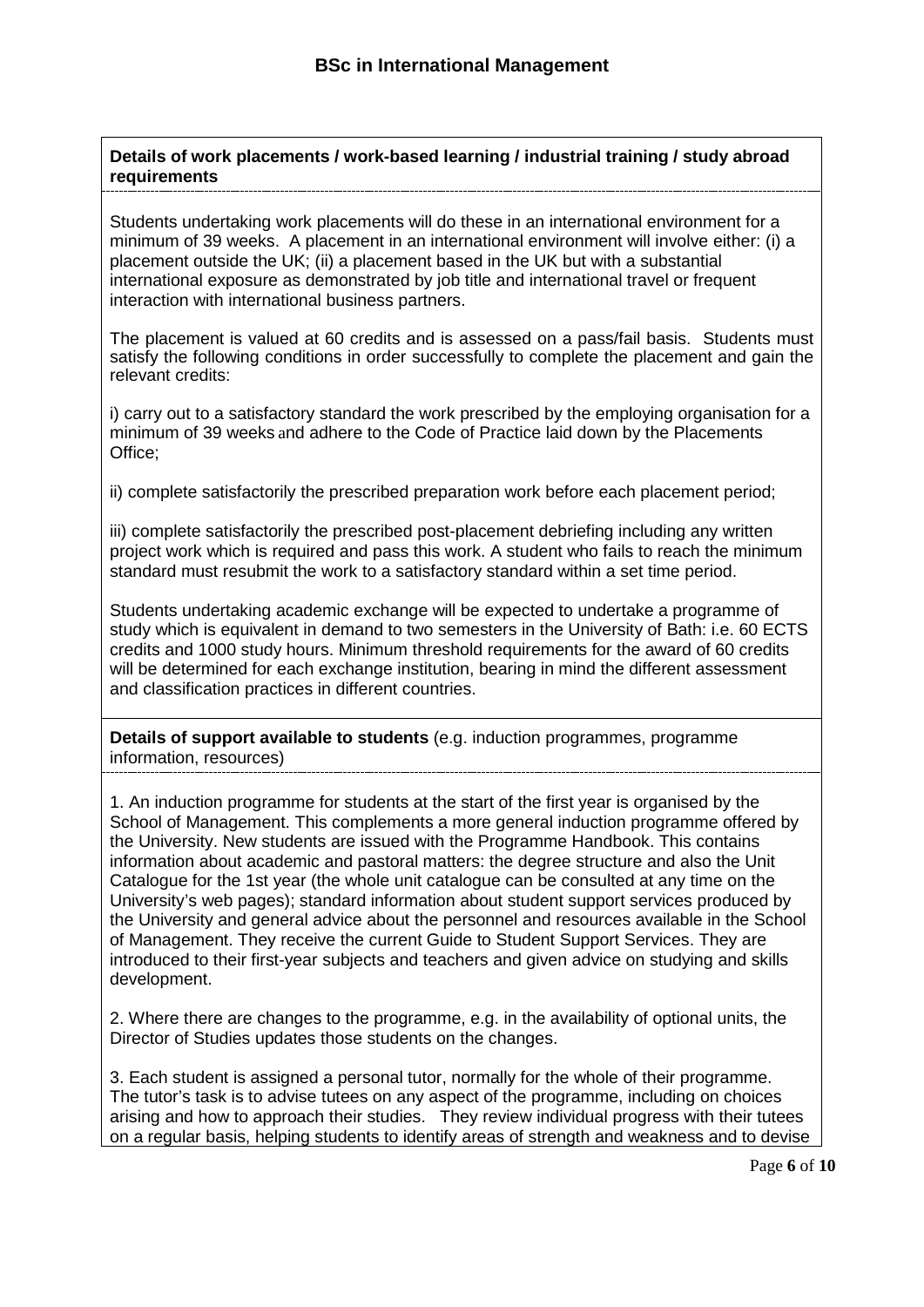appropriate strategies to remedy them, advising them to seek further assistance where necessary. They advise tutees on non-academic matters to the best of their ability, drawing attention to more specialised support services on campus where appropriate. They also act as referees for their tutees when asked to do so.

4. All teaching staff are available to see students in regular office hours or by appointment; students are always encouraged to seek advice from academic staff.

5. The Placements Officers provide considerable assistance and guidance throughout the placement process. They oversee the PDP programme, which enables the students to develop their transferable skills via major company presentations, mock interviews and by encouraging students to work closely with the Careers Service. Students consult the Placements Officers as they apply for placements and academic exchanges. While on placement or academic exchange, students will be able to contact relevant members of staff for support and guidance. Placement students will receive a visit (in person or remotely) as part of their placement. The placement and exchange process is competitive and students are not guaranteed a placement or exchange position.

6. The Student Experience Officer is also a member of staff who is available for students to consult about academic requirements. Students are encouraged to make use of the Student Experience Officer's knowledge in identifying areas of academic weakness and the resources that are available in the University for support.

7. The School of Management has its own IT resources in addition to computer resources provided through Bath University Computer Services (BUCS).

The School's policy is to integrate its support services with those provided centrally by the University. These services provide information, advice and support relating to accommodation, emotional difficulties, assessment of needs and provision of support relating to disability, student funding, general welfare, academic problems, student discipline and complaints, careers, international students, spiritual matters, part time work, security and personal safety. The Students' Union can also provide advocacy for students. More information about these services can be accessed via: http://www.bath.ac.uk/students/support/.

There are also Medical and Dental Centres, and a Chaplaincy on campus that are very experienced in meeting the needs of a student population, and a University nursery and vacation play scheme to provide childcare for older children during the school holidays.

Students are encouraged to stay in University halls of residence during their first year and will be supported in their transition into University life and study by Resident Tutors. These are postgraduate students or staff who live in the halls of residence and are responsible for the general welfare, health and safety and discipline of student residents.

## **Admissions criteria** (including arrangements for APL/APEL)

The standard criteria are:

**GCSE** 

Essential- English and Mathematics grade B or 6 (or equivalent) Preference for grade A or 7 (or above)

and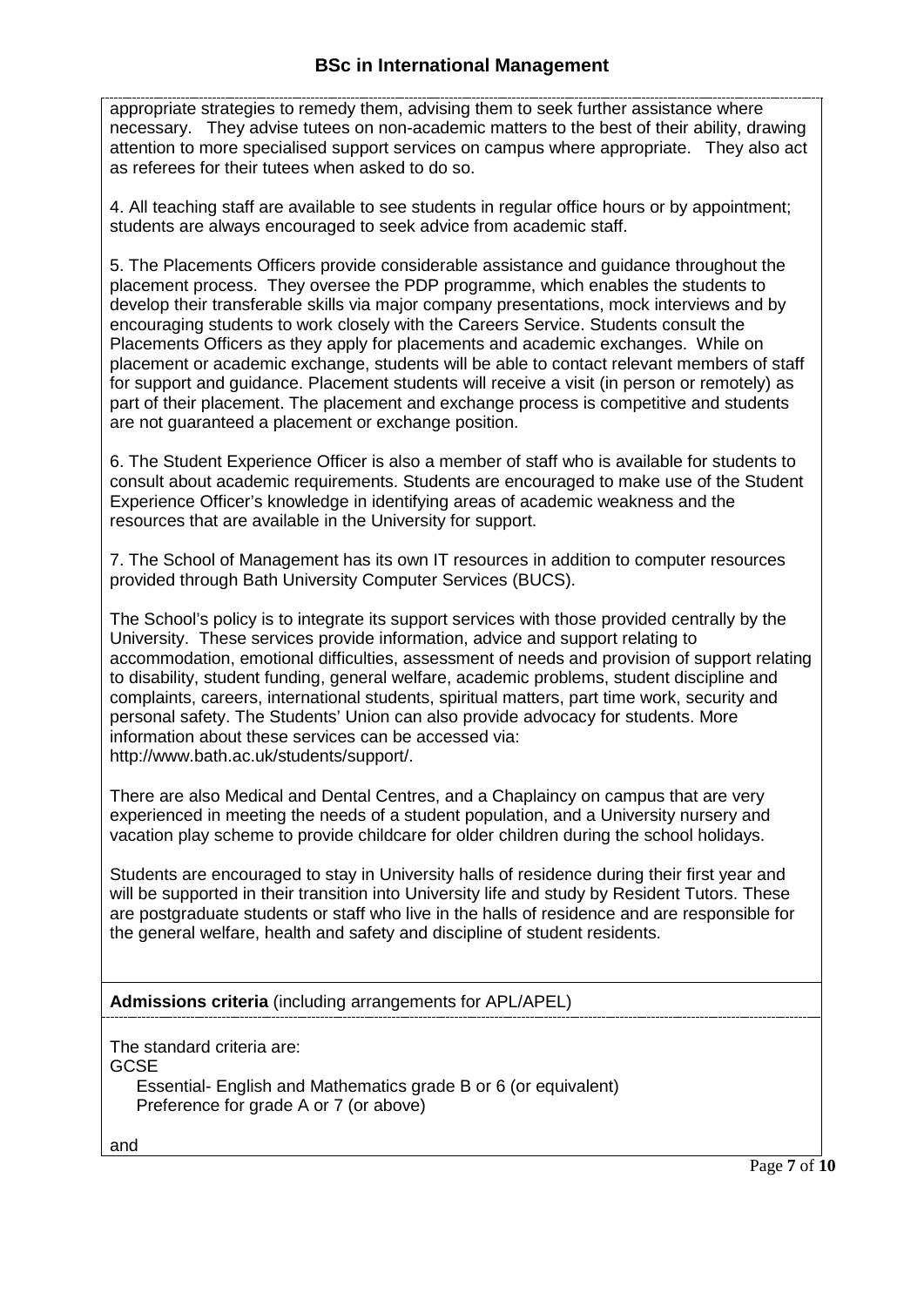## A Levels

## **Typical Offer**: AAA/A\*AB at A2 Level

**Alternate Offer**: AAB with specified grades per subject plus one of the following:

- o Grade A in an EPQ
- o Grade B in the Welsh Bacc Advanced Skills Challenge Certificate
- o Grade M1 in Cambridge Pre-U Global Perspectives

Information on preferred subjects and subject combination can be found here: [http://www.bath.ac.uk/study/ug/prospectus/subject/business-administration/entry](http://www.bath.ac.uk/study/ug/prospectus/subject/business-administration/entry-requirements/)[requirements/](http://www.bath.ac.uk/study/ug/prospectus/subject/business-administration/entry-requirements/)

or

International Baccalaureate - 36 points including 6, 6, 6 or 7, 6, 5 in three Higher Level subjects

or

German Abitur 1.8 with 13/15 English and 12/15 Mathematics

or

Alternative or international qualifications, and non-academic criterial detailed here: [http://www.bath.ac.uk/study/ug/prospectus/subject/business-administration/entry](http://www.bath.ac.uk/study/ug/prospectus/subject/business-administration/entry-requirements/)[requirements/](http://www.bath.ac.uk/study/ug/prospectus/subject/business-administration/entry-requirements/)

For non-native speakers of English a minimum grade of 7.0 on IELTS is required with all components at 7 or more.

Decisions on APL are to be taken on a case-by-case basis by the team concerned with managing the programme. Students applying for APL will be required to submit a portfolio of evidence of the achievement of relevant learning outcomes, as specified in QA45 from the University's Quality Assurance Manual.

APEL may be available to candidates with professional experience. The same process of producing a portfolio of evidence of the achievement of learning outcomes will be required as for APL.

## **Summary of assessment and progression regulations**

The programme is fully compliant with the University's New Framework for Assessment: Assessment Regulations (NFAAR). The NFAAR describes the rules for progression from one stage of the programme to the next (including supplementary assessment, and the extent of failure that can be condoned) as well as for the award of degrees. Students taking the programme will be assessed according to these rules; further information about the NFAAR is available at http://www.bath.ac.uk/registry/nfa/index.htm - Table 1 attached to the end of this specification indicates which sections of the web-page should be consulted for each stage of the programme.

Table 2, also attached to the end of this specification, describes how the programme is structured in terms of the NFAAR – including stages. Information about Designated Essential Units (DEUs) and Designated Alternative Programmes (DAPs), and the definitions for parts and stages of programmes, are also available in the NFAAR (see Appendix 2: Definitions).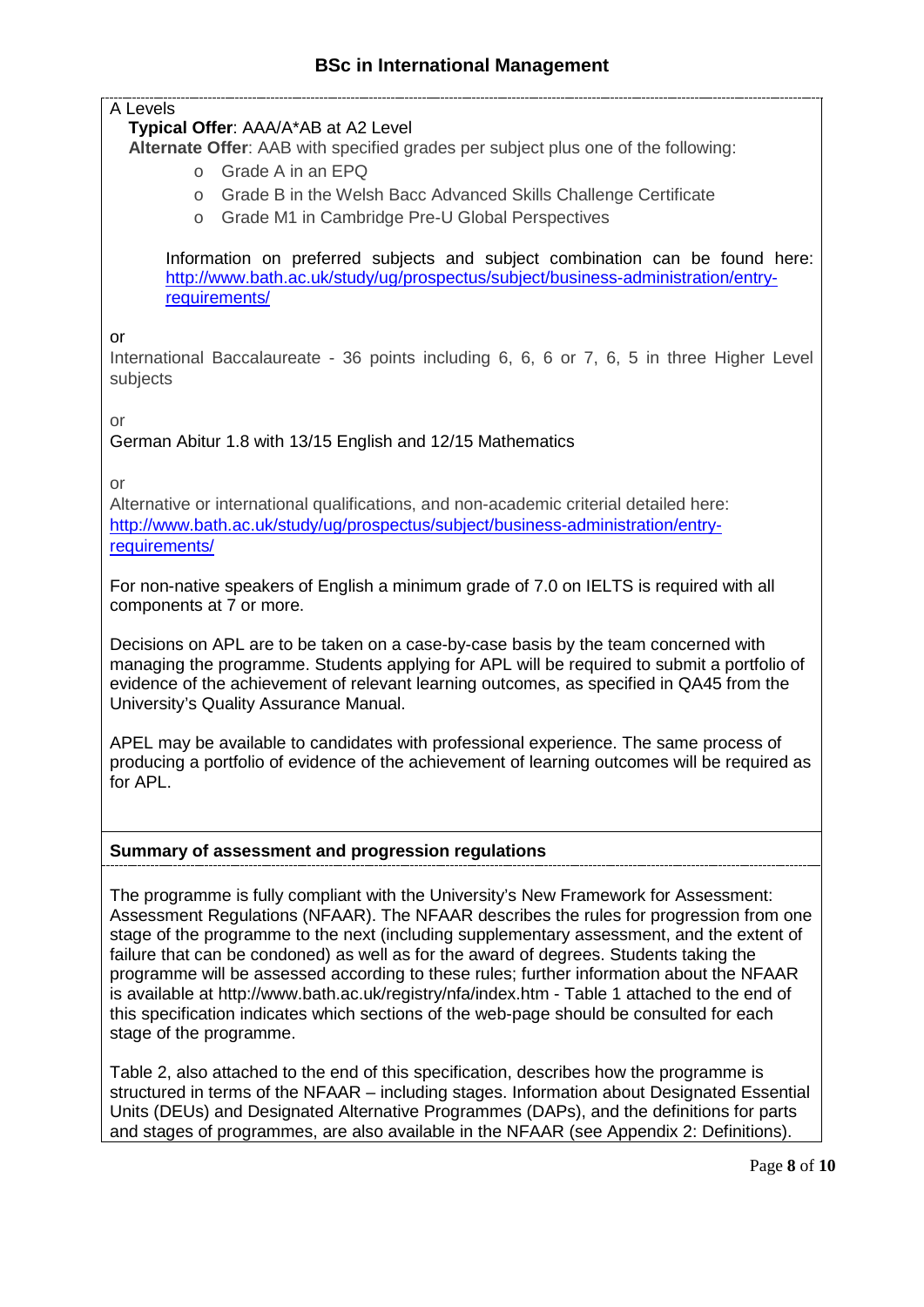#### **Indicators of quality and standards** (e.g. professional accreditation)

*(For more general information on each part of the framework, click on the link)*

To assure continuing excellence in its quality and standards, the University of Bath has a quality management framework including:

- 1. A [Quality Assurance Code of Practice](http://www.bath.ac.uk/quality/cop/statements.html) and associated regulations and policies
- 2. A learning, teaching and quality committee structure which monitors quality and standards and instigates action for enhancement. For further information: **[Governance](http://www.bath.ac.uk/quality/documents/QA3-PS-Guid-QS-Gov.docx)** [Review and Monitoring](http://www.bath.ac.uk/quality/documents/QA3-PS-Guid-QS-RevMon.docx)
- 3. [Staff development arrangements](http://www.bath.ac.uk/quality/documents/QA3-PS-Guid-QS-ASD.docx) that assist staff in enhancing their own performance as educators, as researchers or as professional support services staff.

[Students](http://www.bath.ac.uk/quality/documents/QA3-PS-Guid-QS-StuVoice.docx) are involved in many of these processes. The emphasis here is upon the *informed* student voice - engaging with students as academic citizens to ensure they have opportunities to take an active part in shaping their own learning.

A more detailed overview of the University's [Quality Management Framework](http://www.bath.ac.uk/quality/documents/approach-to-quality-management.pdf) is set out in a summary document.

The University's management of its academic standards and quality is subject to external institutional review by the [Quality Assurance Agency o](http://www.qaa.ac.uk/)n a six year cycle. In its 2013 Institutional Review, the QAA confirmed that the University met its expectations for the management of standards, the quality of learning opportunities, and the enhancement of learning opportunities. The University was commended on its provision of information.

Professional bodies such as European Quality Improvement System (EQUIS), require particular standards and content in our programmes so that students exit able to claim professional registration or recognition, enabling them to progress successfully in their subsequent careers. Current professional accreditations are reviewed periodically by the bodies concerned. They are shown against each relevant programme in the prospectus. The full list can be seen here: QA8 Register of [Accreditations.](http://www.bath.ac.uk/quality/documents/QA8-register-accreditations.pdf)

Professional or industrial placements for a year or a semester are particularly supported at Bath by specialised staff and these arrangements are demonstrably effective for improving degree grade and employability within six months of graduation.

## **Sources of other information**

The School of Management's web page at [www.bath.ac.uk/management/courses/](http://www.bath.ac.uk/management/courses/) provides a regularly updated source of information about the programme.